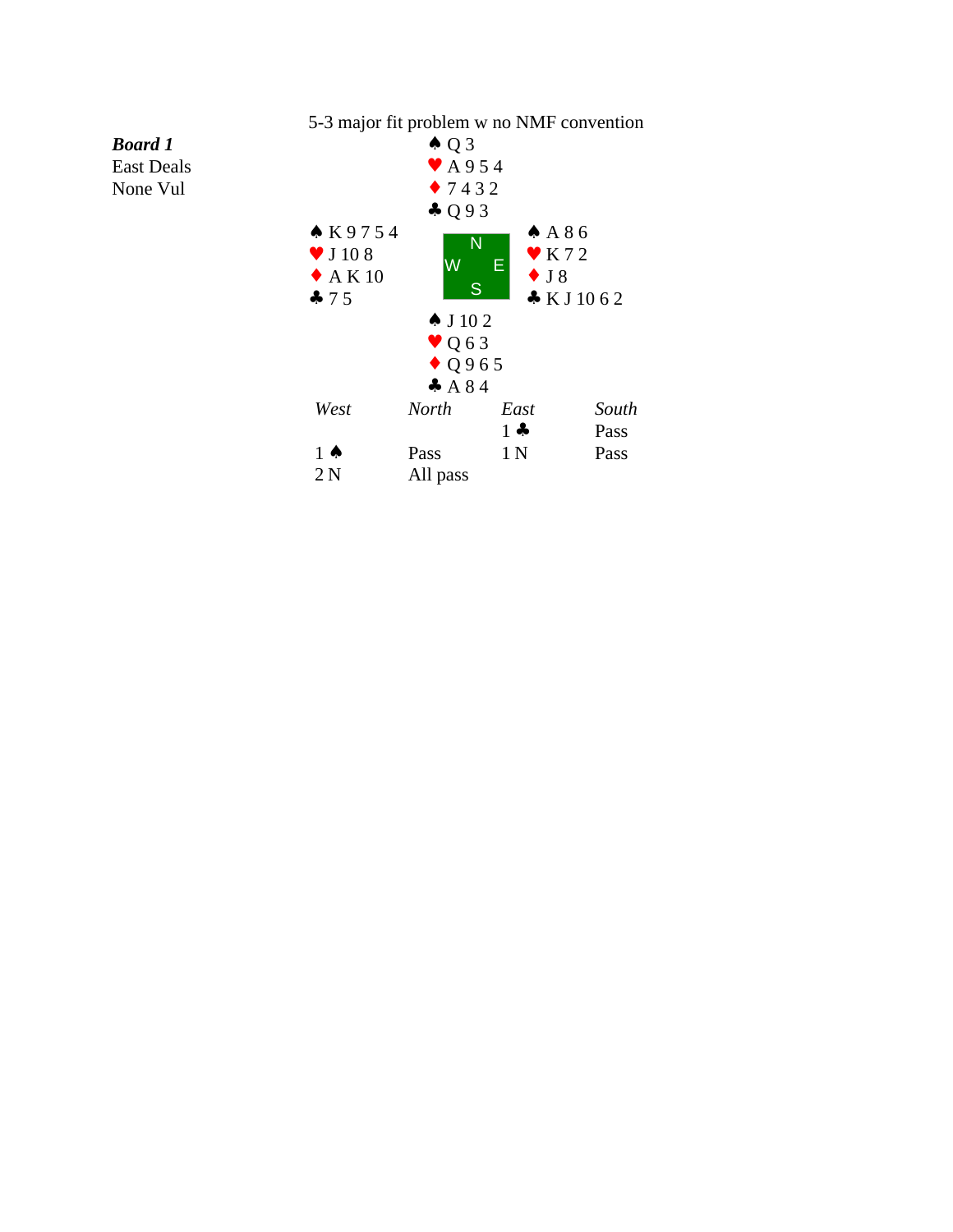## *Board 1b*

East Deals None Vul

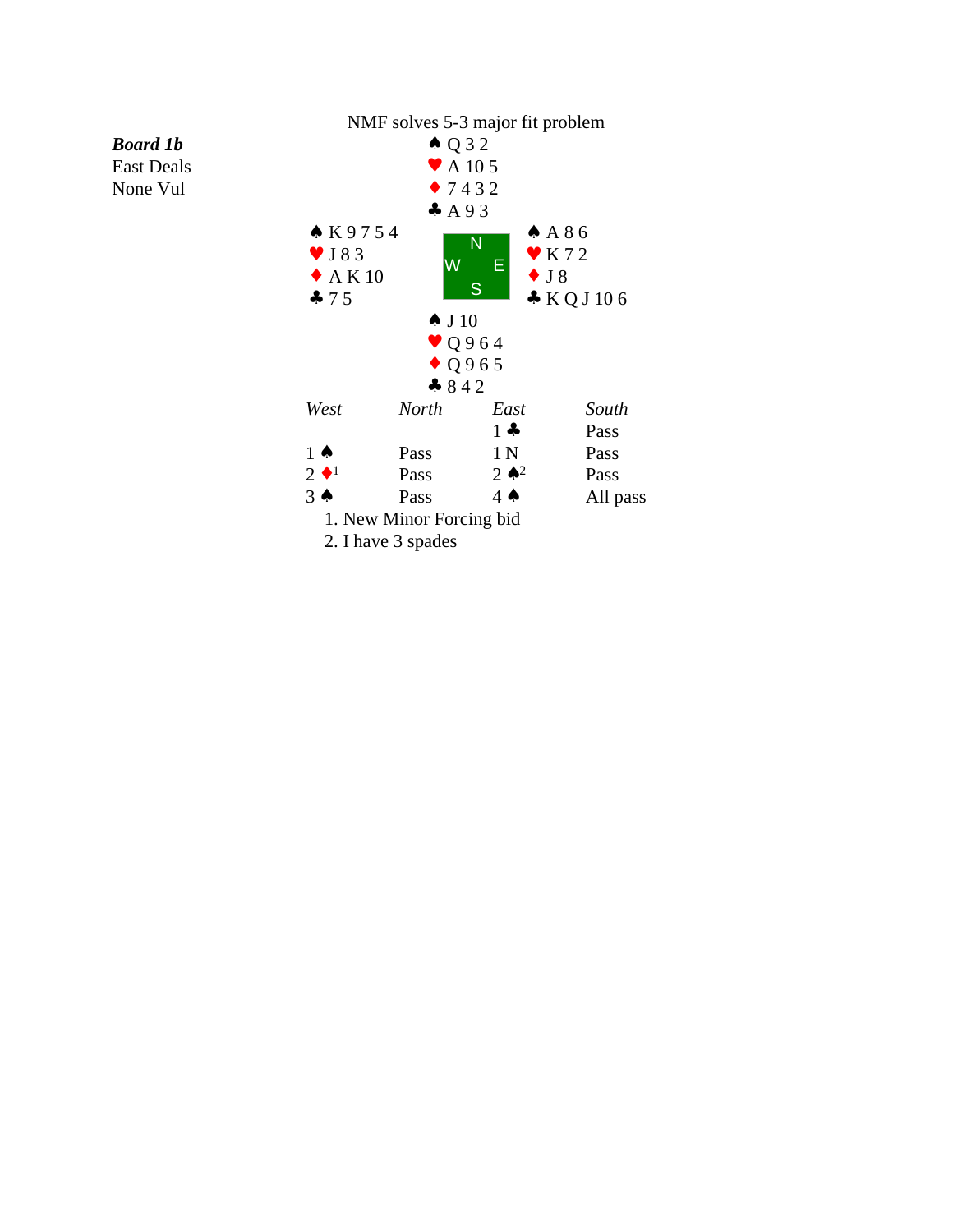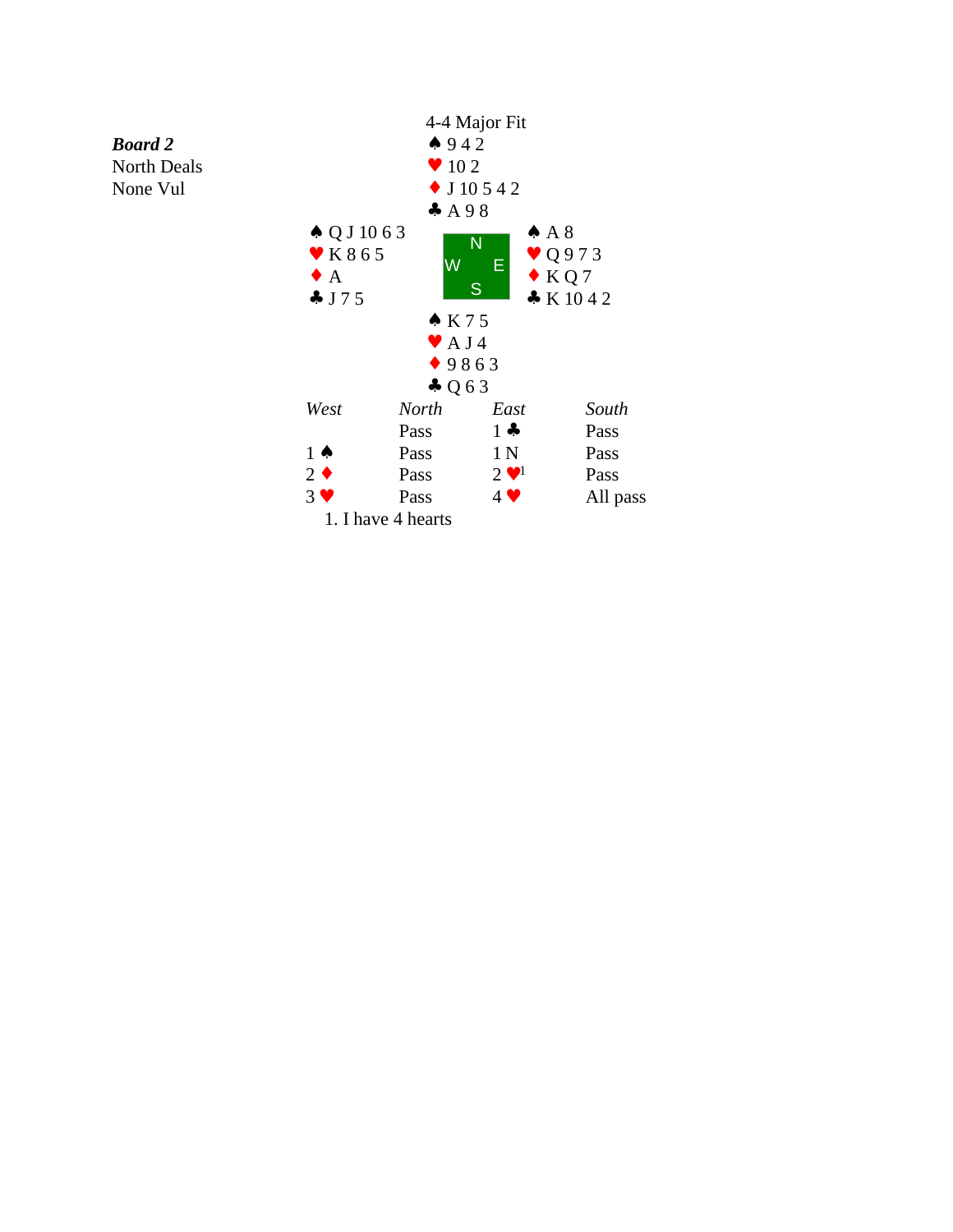

## *Board 3* North Deals None Vul